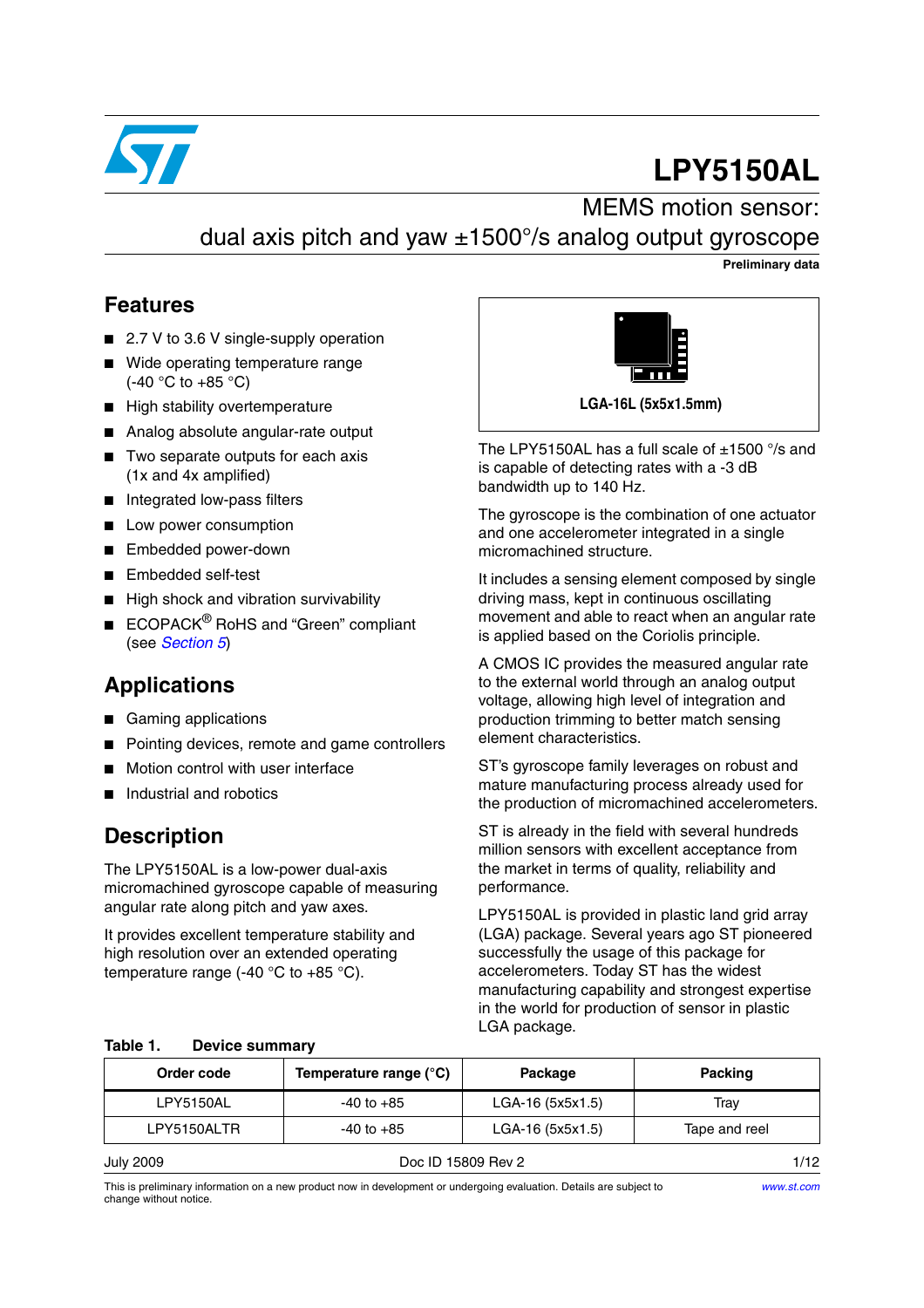# **Contents**

| 1              |     |                                             |  |
|----------------|-----|---------------------------------------------|--|
|                | 1.1 |                                             |  |
| $\overline{2}$ |     | Mechanical and electrical specifications  5 |  |
|                | 2.1 |                                             |  |
|                | 2.2 |                                             |  |
|                | 2.3 |                                             |  |
| 3              |     |                                             |  |
|                | 3.1 |                                             |  |
|                | 3.2 |                                             |  |
|                | 3.3 |                                             |  |
|                | 3.4 |                                             |  |
| 4              |     |                                             |  |
|                | 4.1 |                                             |  |
|                | 4.2 |                                             |  |
| 5              |     |                                             |  |
| 6              |     |                                             |  |

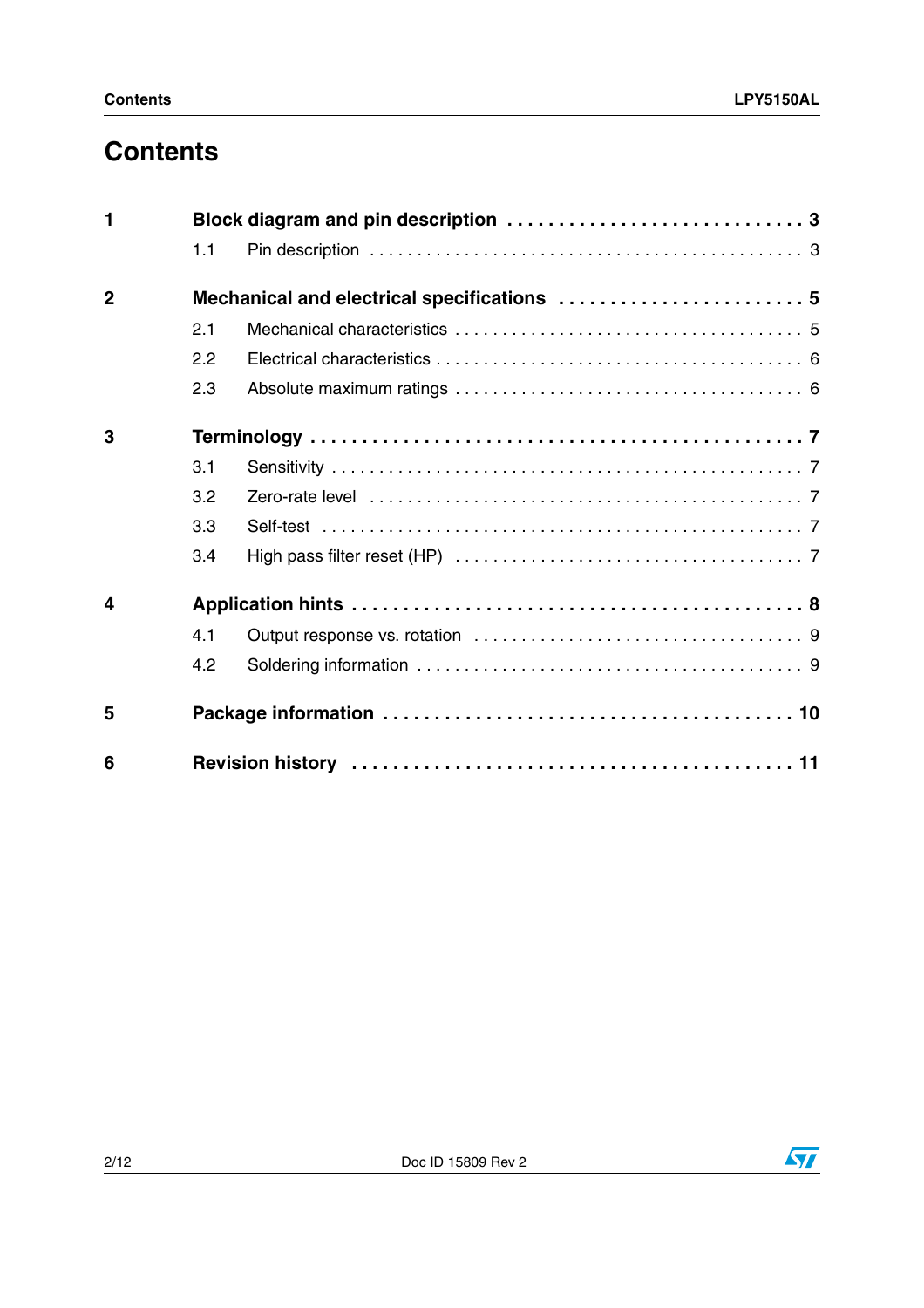## <span id="page-2-0"></span>**1 Block diagram and pin description**



#### **Figure 1. Block diagram**

#### <span id="page-2-1"></span>**1.1 Pin description**

 $\sqrt{2}$ 



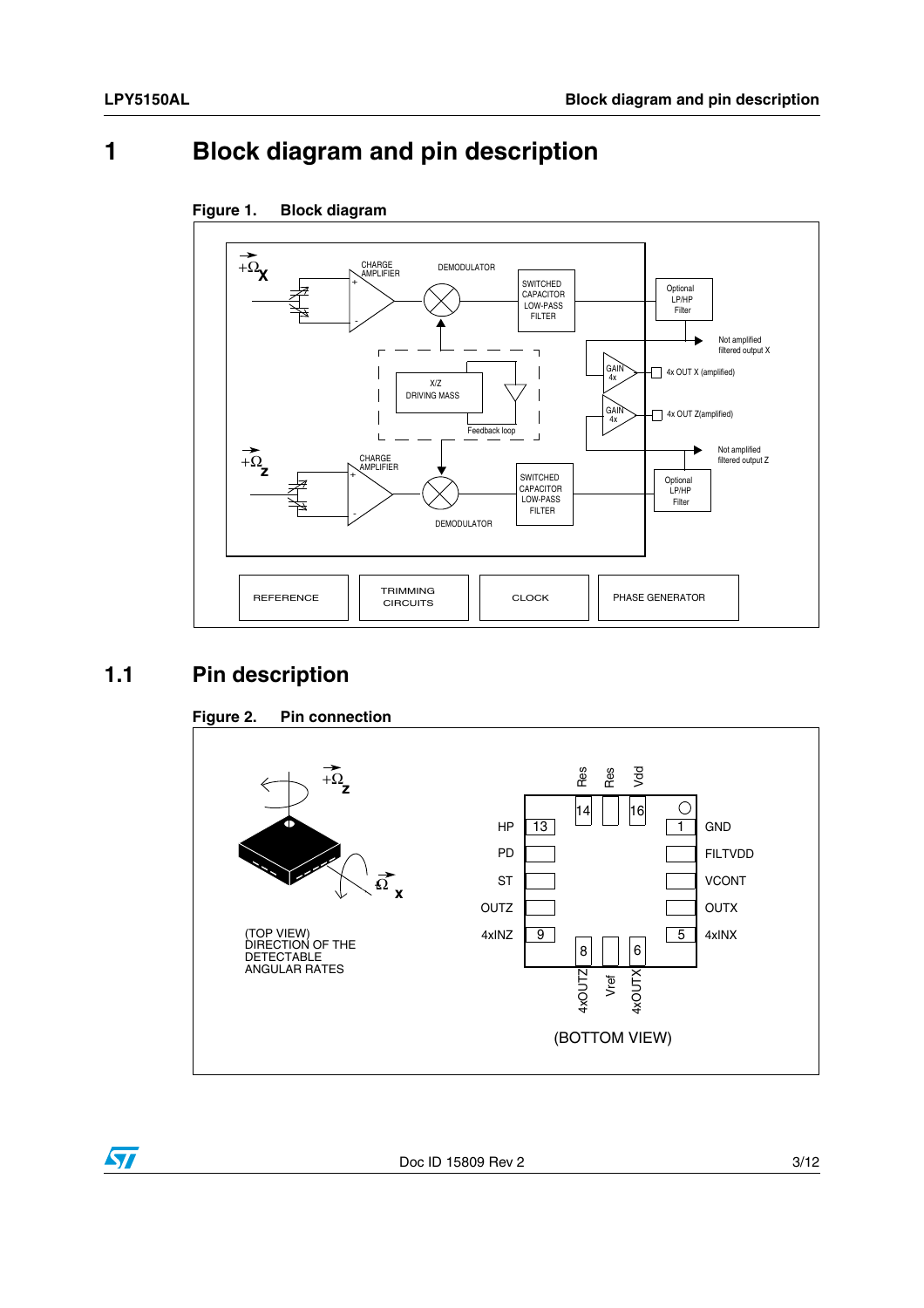| Pin#           | Pin name       | <b>Analog function</b>                                                                                 |
|----------------|----------------|--------------------------------------------------------------------------------------------------------|
| 1              | <b>GND</b>     | 0V supply voltage                                                                                      |
| $\overline{2}$ | <b>FILTVDD</b> | PLL filter connection pin #2                                                                           |
| 3              | <b>VCONT</b>   | PLL filter connection pin #1                                                                           |
| 4              | <b>OUTX</b>    | Not amplified output                                                                                   |
| 5              | 4xINX          | Input of 4x amplifier                                                                                  |
| 6              | 4xOUTX         | X rate signal output voltage (amplified)                                                               |
| 7              | Vref           | Reference voltage                                                                                      |
| 8              | 4xOUTZ         | Z rate signal output voltage (amplified)                                                               |
| 9              | 4xINZ          | Input of 4x amplifier                                                                                  |
| 10             | <b>OUTZ</b>    | Not amplified output                                                                                   |
| 11             | ST             | Self-test (logic 0: normal mode; logic 1: self-test)                                                   |
| 12             | <b>PD</b>      | Power-down (logic 0: normal mode; logic 1: power-down<br>mode)                                         |
| 13             | <b>HP</b>      | High pass filter reset (logic 0: normal operation mode;<br>logic1: external high pass filter is reset) |
| 14,15          | Res            | Reserved, Connect to Vdd                                                                               |
| 16             | Vdd            | Power supply                                                                                           |

**Table 2. Pin description**

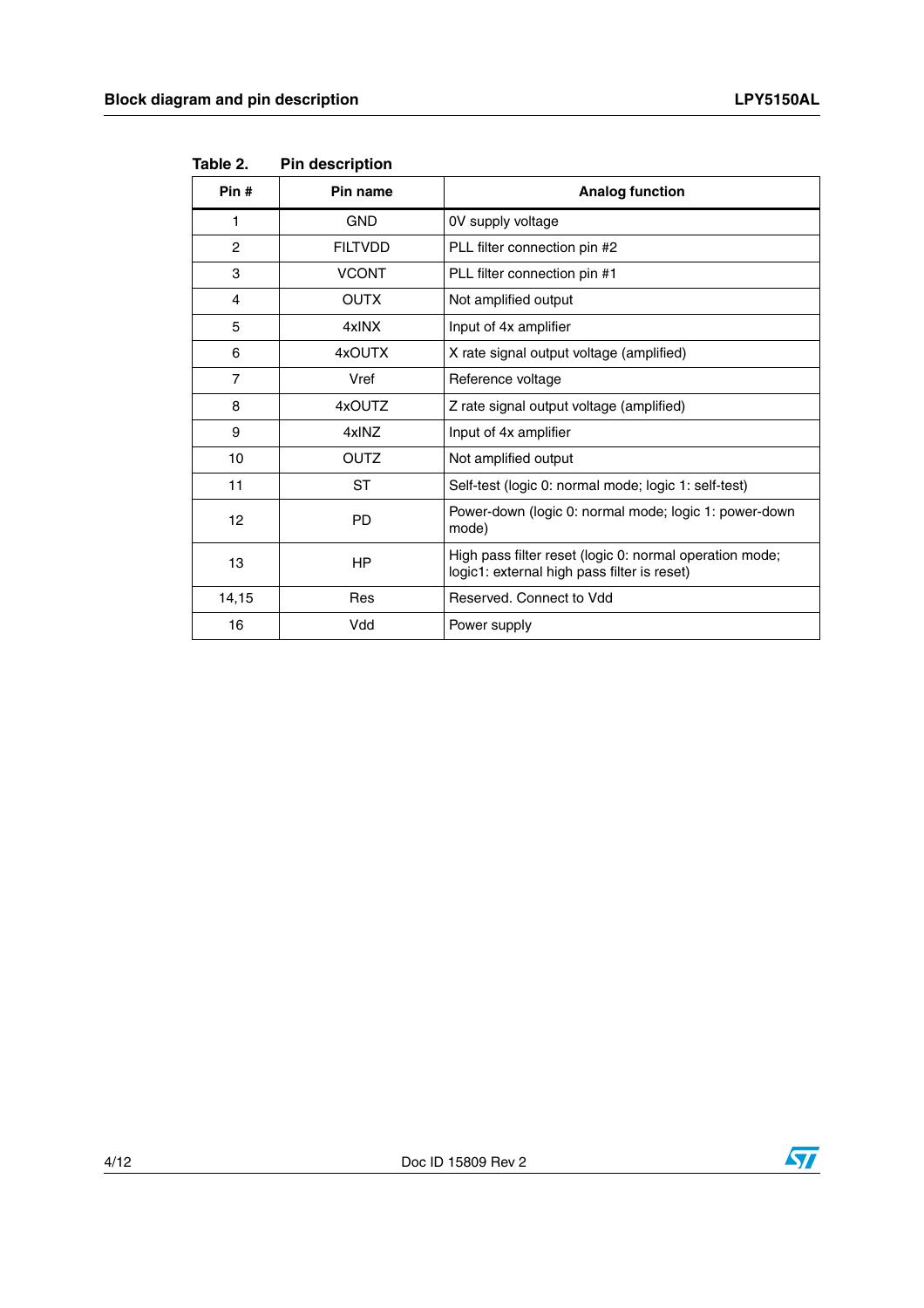## <span id="page-4-0"></span>**2 Mechanical and electrical specifications**

#### <span id="page-4-1"></span>**2.1 Mechanical characteristics**

| iuwiu v.     | $m$ condinodi ondidotonotico $\in$ vuu – $\sigma$ v, $r = 2\sigma$ o dincss otherwise noted |                        |      |                     |       |                                 |
|--------------|---------------------------------------------------------------------------------------------|------------------------|------|---------------------|-------|---------------------------------|
| Symbol       | <b>Parameter</b>                                                                            | <b>Test condition</b>  | Min. | Typ. <sup>(2)</sup> | Max.  | <b>Unit</b>                     |
| <b>FSA</b>   | Measurement range                                                                           | 4x OUT (amplified)     |      | ±1500               |       | $^{\circ}/s$                    |
| FS.          |                                                                                             | OUT (not amplified)    |      | ±6000               |       | $\degree$ /s                    |
| SoA          | Sensitivity <sup>(3)</sup>                                                                  | 4x OUT (amplified)     |      | 0.67                |       | mV/°/s                          |
| So           |                                                                                             | OUT (not amplified)    |      | 0.167               |       | mV/°/s                          |
| SoDr         | Sensitivity change vs<br>temperature                                                        | Delta from 25°C        |      | 0.037               |       | $\%$ /°C                        |
| Voff         | Zero-rate level <sup>(3)</sup>                                                              |                        |      | 1.23                |       | $\vee$                          |
| Vref         | Reference voltage                                                                           |                        |      | 1.23                |       | $\vee$                          |
| <b>OffDr</b> | Zero-rate level change<br>Vs temperature                                                    | Delta from 25°C        |      | 0.25                |       | $\degree$ /s/ $\degree$ C       |
| NL.          | Non linearity                                                                               | Best fit straight line |      | ±1                  |       | $%$ FS                          |
| <b>BW</b>    | Bandwidth <sup>(4)</sup>                                                                    |                        |      | 140                 |       | Hz                              |
| <b>Rn</b>    | Rate noise density                                                                          |                        |      | 0.175               |       | $\frac{\circ}{s}$ / $\sqrt{Hz}$ |
| Top          | Operating<br>temperature range                                                              |                        | -40  |                     | $+85$ | $^{\circ}$ C                    |

#### <span id="page-4-2"></span>**Table 3. Mechanical characteristics @ Vdd = 3 V, T = 25 °C unless otherwise noted(1)**

1. The product is factory calibrated at 3 V. The operational power supply range is specified in *[Table 4](#page-5-2)*.

2. Typical specifications are not guaranteed

3. Sensitivity and zero-rate level are not ratiometric to supply voltage

4. The product is capable of measuring angular rates extending from DC to the selected BW.

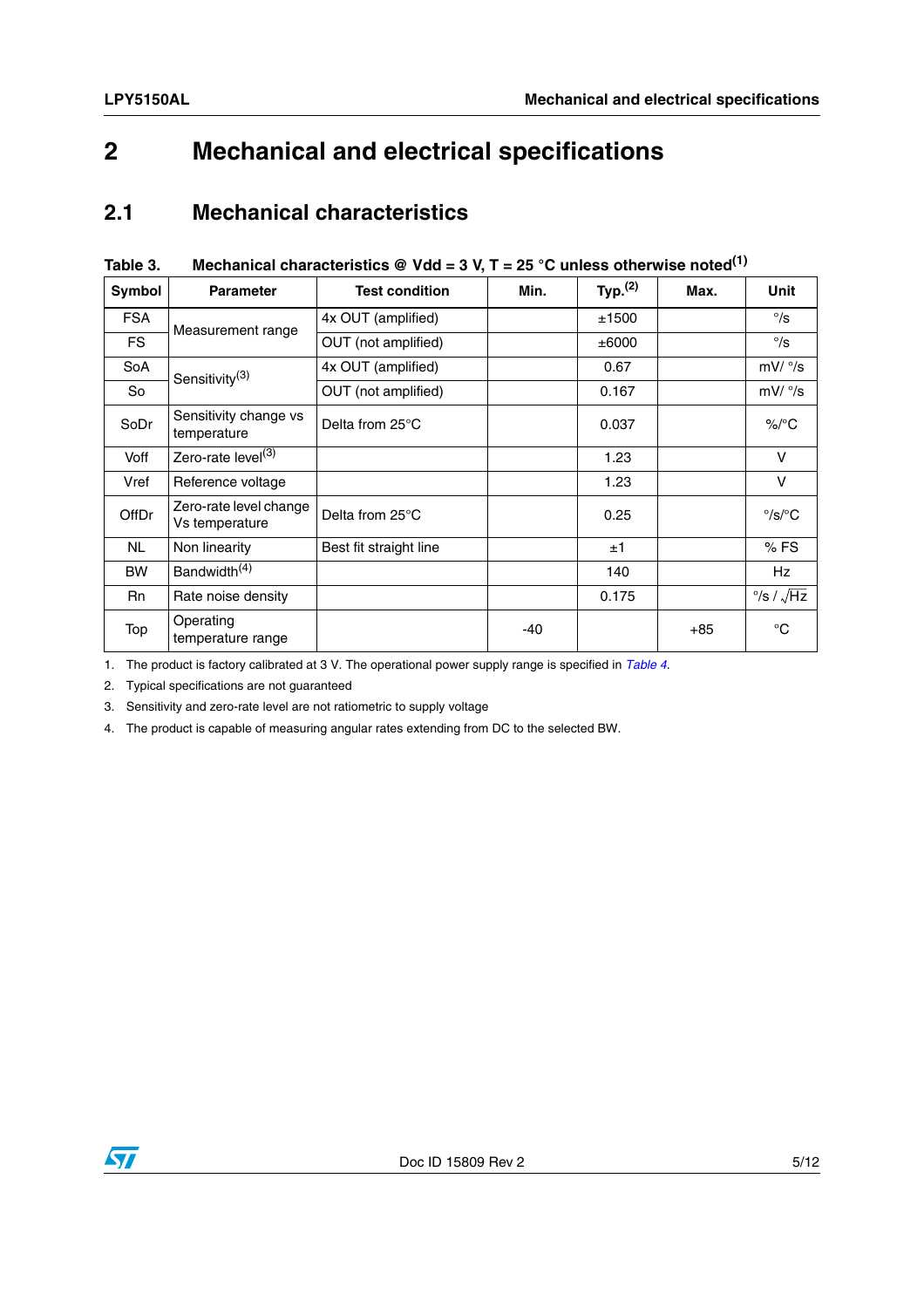#### <span id="page-5-0"></span>**2.2 Electrical characteristics**

<span id="page-5-2"></span>**Table 4. Electrical characteristics @ Vdd =3 V, T=25 °C unless otherwise noted(1)**

| <b>Symbol</b>         | <b>Parameter</b>                     | <b>Test condition</b>   | Min.             | Typ. $(2)$ | Max.             | <b>Unit</b> |
|-----------------------|--------------------------------------|-------------------------|------------------|------------|------------------|-------------|
| Vdd                   | Supply voltage                       |                         | 2.7              | 3          | 3.6              | V           |
| Idd                   | Supply current                       | PD pin connected to GND |                  | 6.8        |                  | mA          |
| <b>IddPdn</b>         | Supply current in<br>power-down mode | PD pin connected to Vdd |                  |            | 5                | μA          |
| <b>V<sub>ST</sub></b> | Self-test input                      | Logic 0 level           | 0                |            | $0.2^{\ast}$ Vdd | v           |
|                       |                                      | Logic 1 level           | $0.8^{\ast}$ Vdd |            | Vdd              |             |
| <b>VPD</b>            | Power-down input                     | Logic 0 level           | $\Omega$         |            | $0.2^{\ast}$ Vdd | v           |
|                       |                                      | Logic 1 level           | $0.8^*V$ dd      |            | Vdd              |             |
| Top                   | Operating temperature<br>range       |                         | -40              |            | $+85$            | °C          |

1. The product is factory calibrated at 3 V

2. Typical specifications are not guaranteed

#### <span id="page-5-1"></span>**2.3 Absolute maximum ratings**

Stresses above those listed as "Absolute maximum ratings" may cause permanent damage to the device. This is a stress rating only and functional operation of the device under these conditions is not implied. Exposure to maximum rating conditions for extended periods may affect device reliability.

| Table 5. | Absolute maximum ratings |  |
|----------|--------------------------|--|
|          |                          |  |

| Symbol                    | <b>Ratings</b>                            | <b>Maximum value</b> | Unit |
|---------------------------|-------------------------------------------|----------------------|------|
| Vdd                       | Supply voltage                            | $-0.3$ to 6          |      |
| Vin                       | Input voltage on any control pin (PD, ST) | $-0.3$ to Vdd $+0.3$ | ν    |
| А                         | Acceleration                              | 3000 $q$ for 0.5 ms  |      |
|                           |                                           | 10000 $q$ for 0.1 ms |      |
| $\mathsf{T}_{\text{STG}}$ | Storage temperature range                 | $-40$ to $+125$      | °C   |
| <b>ESD</b>                | Electrostatic discharge protection        | 2 (HBM)              | k٧   |



This is a mechanical shock sensitive device, improper handling can cause permanent damage to the part



This is an ESD sensitive device, improper handling can cause permanent damage to the part

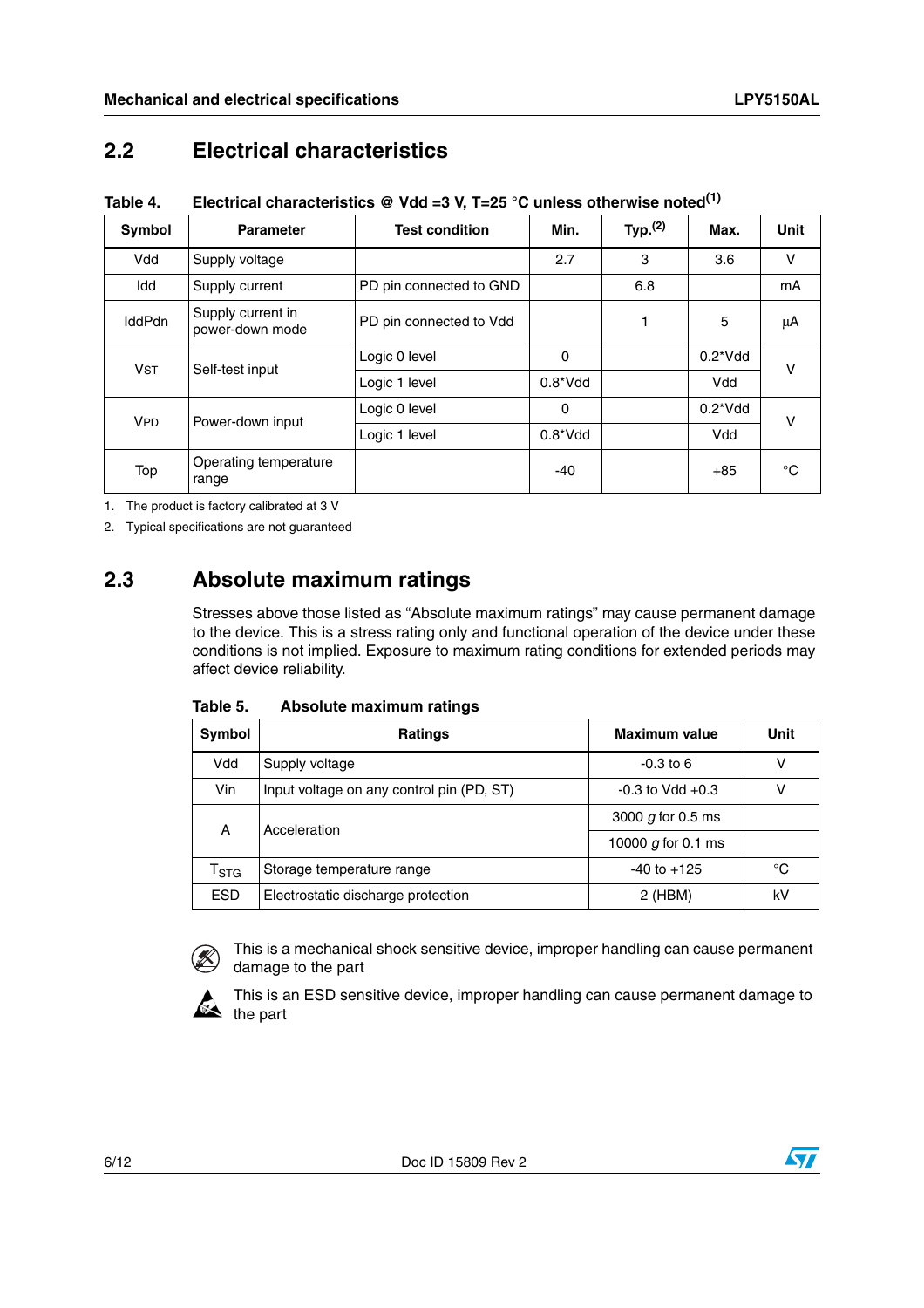### <span id="page-6-0"></span>**3 Terminology**

#### <span id="page-6-1"></span>**3.1 Sensitivity**

An angular rate gyroscope is a device that produces a positive-going output voltage for counterclockwise rotation around the sensitive axis considered. Sensitivity describes the gain of the sensor and can be determined by applying a defined angular velocity to it. This value changes very little over temperature and time.

#### <span id="page-6-2"></span>**3.2 Zero-rate level**

Zero-rate level describes the actual output signal if there is no angular rate present. The zero-rate level of precise MEMS sensors is, to some extent, a result of stress to the sensor and therefore zero-rate level can slightly change after mounting the sensor onto a printed circuit board or after exposing it to extensive mechanical stress. This value changes very little over temperature and time.

#### <span id="page-6-3"></span>**3.3 Self-test**

Self-test allows testing of the mechanical and electrical part of the sensor, allowing the seismic mass to be moved by means of an electrostatic test-force. The self-test function is off when the ST pin is connected to GND. When the ST pin is tied to Vdd, an actuation force is applied to the sensor, emulating a definite Coriolis force. In this case the sensor output will exhibit a voltage change in its DC level which is also dependent on the supply voltage. When ST is active, the device output level is given by the algebraic sum of the signals produced by the velocity acting on the sensor and by the electrostatic test-force. If the output signals change within the amplitude specified in *[Table 3](#page-4-2)*, then the mechanical element is working properly and the parameters of the interface chip are within the defined specifications.

#### <span id="page-6-4"></span>**3.4 High pass filter reset (HP)**

The LPY5150AL provides the possibility to reset the optional external high pass filter by applying a high logic value to the HP pad. This procedure ensures faster response, especially during overload conditions. Moreover, this operation is suggested each time the device is powered.

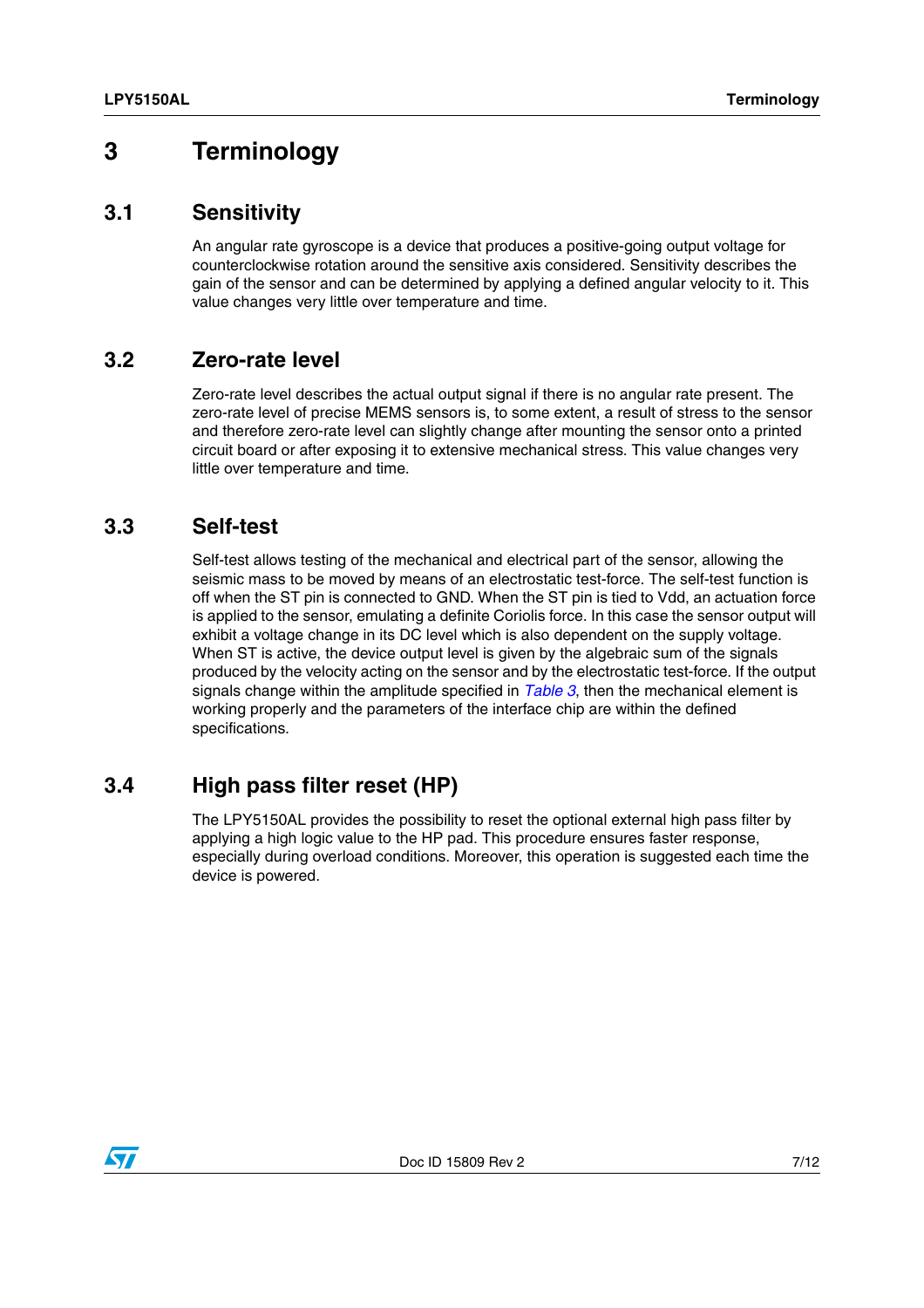## <span id="page-7-0"></span>**4 Application hints**



<span id="page-7-1"></span>**Figure 3. LPY5150AL electrical connections and external component values**

Power supply decoupling capacitors (100 nF ceramic or polyester + 10 µF aluminum) should be placed as near as possible to the device (common design practice).

The LPY5150AL allows band limiting of the output rate response through the use of an external low pass filter (suggested) and/or high pass filter (optional) in addition to the embedded low pass filter (f $_{\rm t}$  = 140 Hz).

4xOUTX and 4xOUTZ are respectively OUTX and OUTZ amplified outputs lines, internally buffered to ensure low output impedance.

If external high pass or low pass filtering is not applied it is mandatory to short-circuit respectively pad 4 to pad 5 and pad 9 to pad 10 when amplified outputs are used.

When only outputs are used (OUTX/Z), it is suggested to set pads 5 and 9 to fixed reference voltage (Vref).

When high pass filter is applied to not amplified output (OUTx), it is recommended to buffer the line before entering ADC for performance optimization.

The LPY5150AL IC includes a PLL (phase locked loop) circuit to synchronize driving and sensing interfaces. Capacitors and resistors must be added at the **FILTVDD** and **VCONT** pins (as shown in *[Figure 3](#page-7-1)*) to implement a low-pass filter.

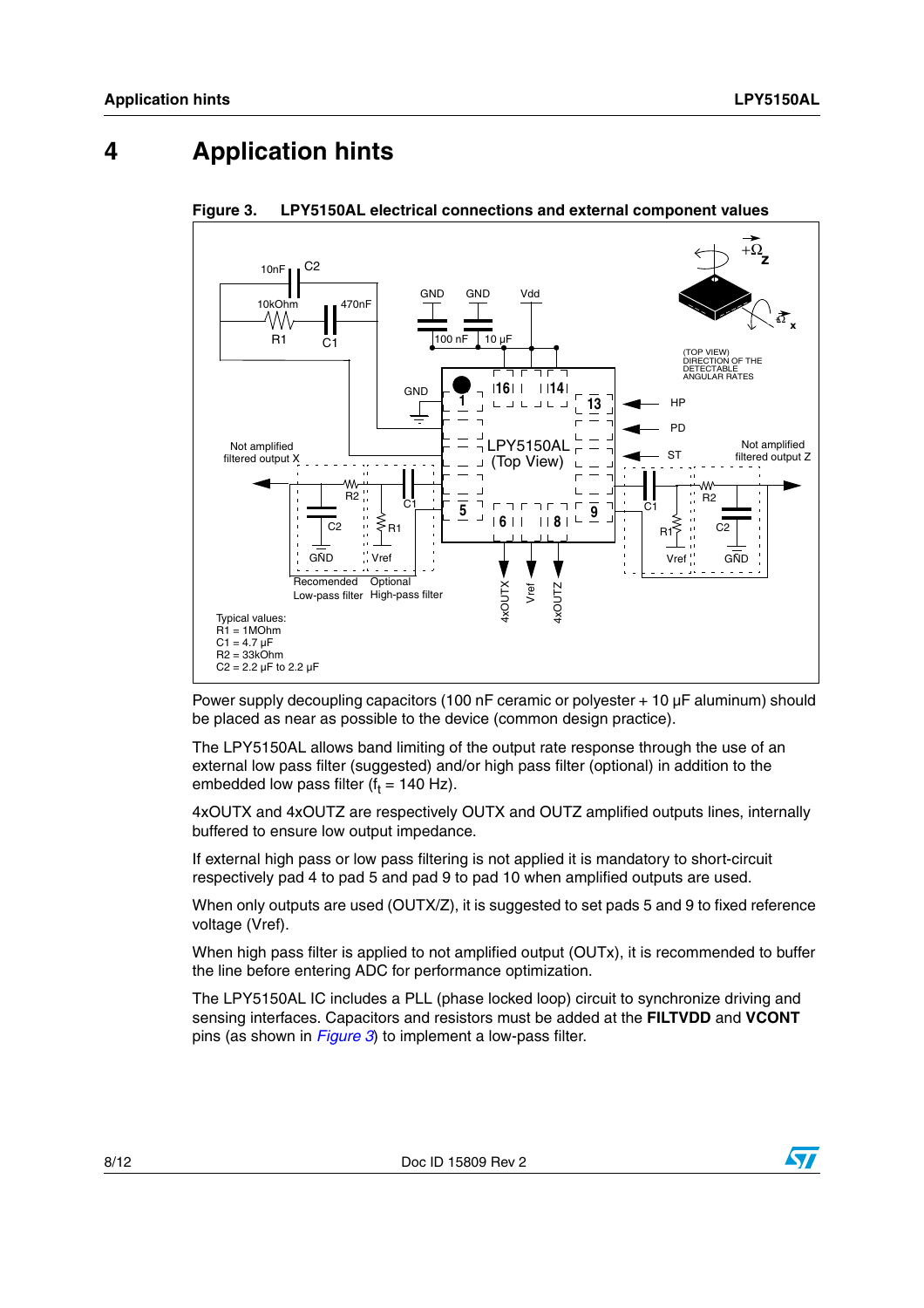#### <span id="page-8-0"></span>**4.1 Output response vs. rotation**

```
Figure 4. Output response vs. rotation
```


#### <span id="page-8-1"></span>**4.2 Soldering information**

The LGA package is compliant with the ECOPACK®, RoHS and "Green" standard. It is qualified for soldering heat resistance according to JEDEC J-STD-020C.

Leave "pin 1 indicator" unconnected during soldering.

Land pattern and soldering recommendations are available at www.st.com.

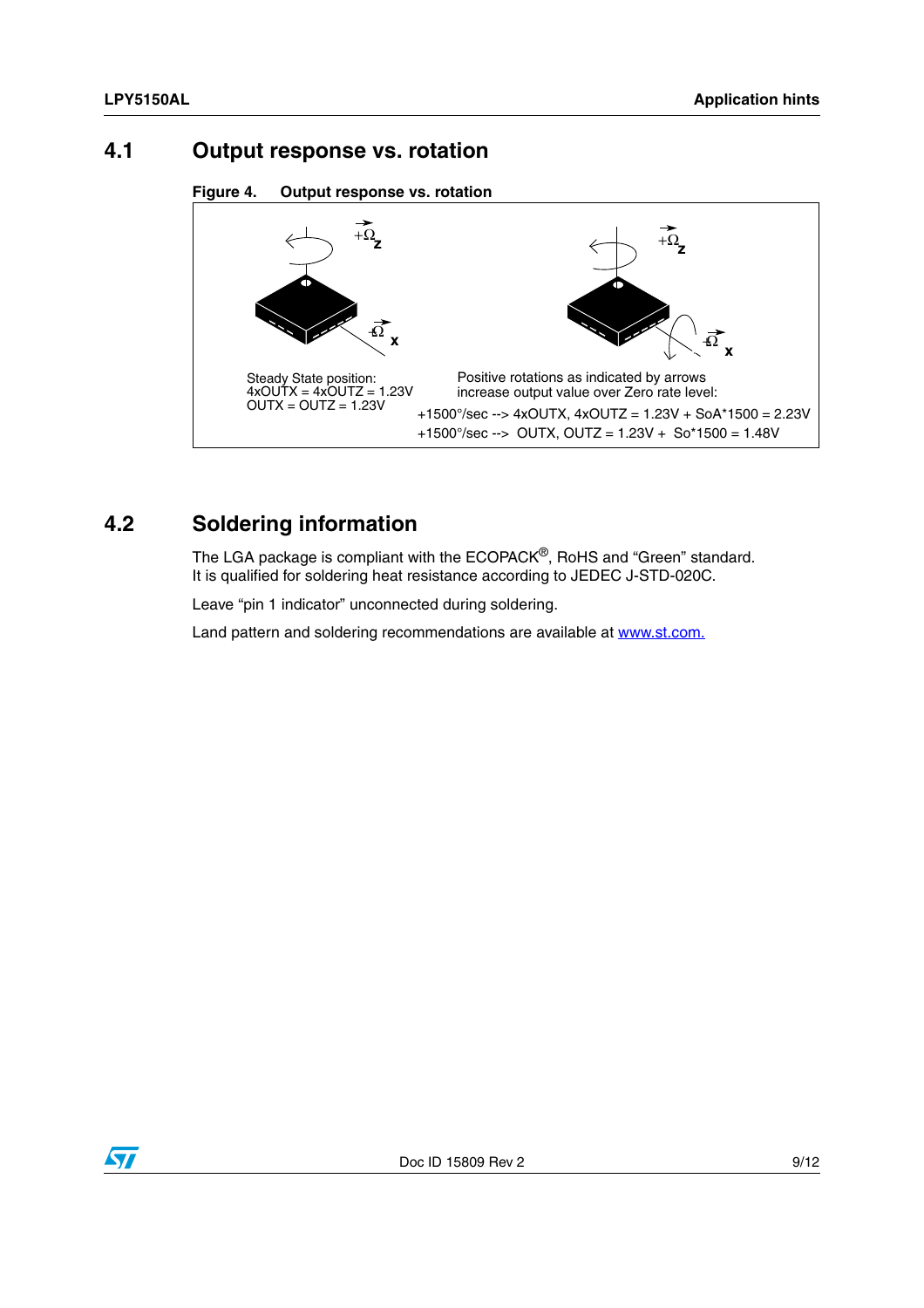### <span id="page-9-0"></span>**5 Package information**

In order to meet environmental requirements, ST offers these devices in different grades of ECOPACK® packages, depending on their level of environmental compliance. ECOPACK® specifications, grade definitions and product status are available at: *[www.st.com](http://www.st.com)*. ECOPACK® is an ST trademark.





10/12 Doc ID 15809 Rev 2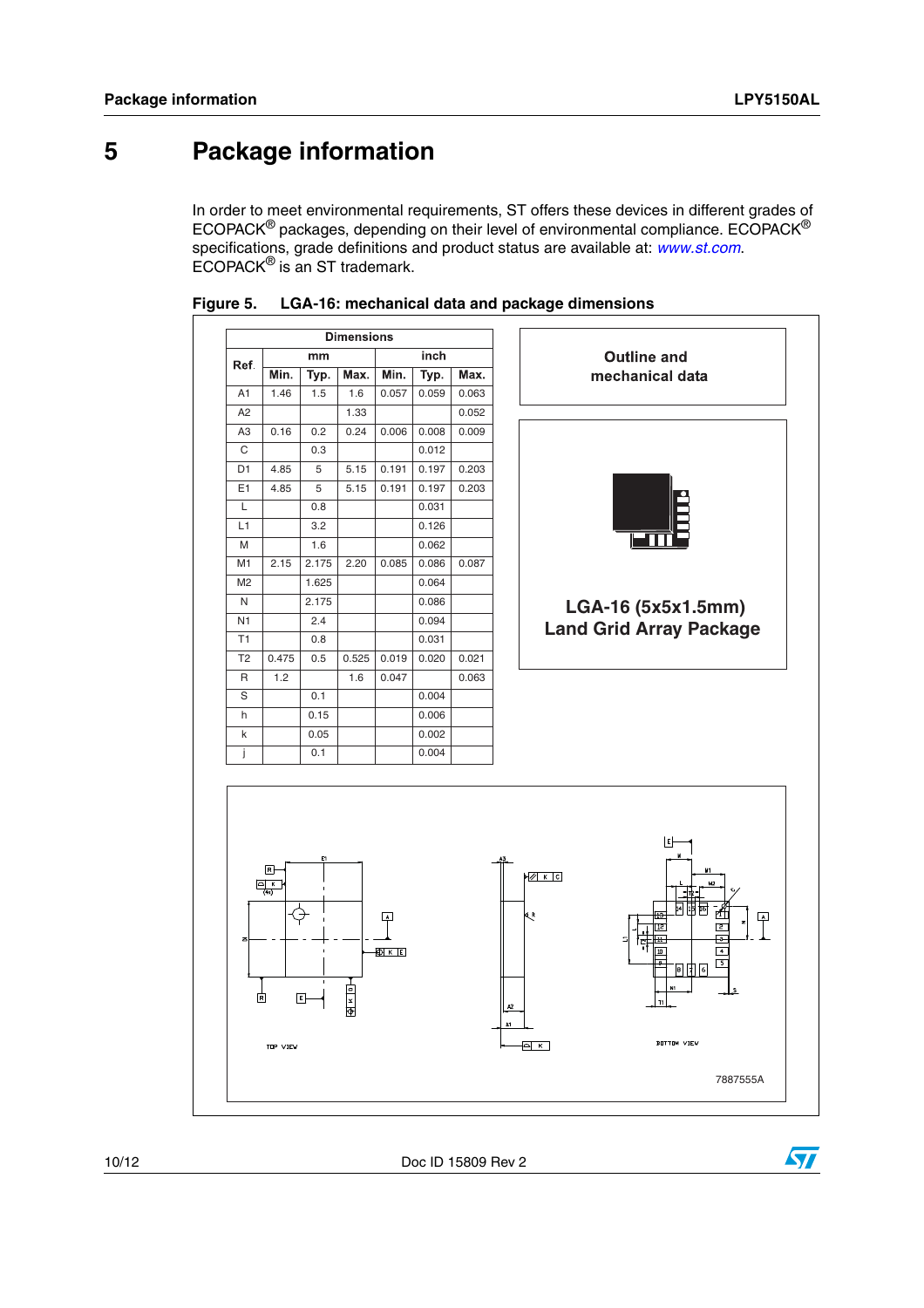# <span id="page-10-0"></span>**6 Revision history**

#### Table 6. **Document revision history**

| <b>Date</b> | <b>Revision</b> | <b>Changes</b>                                                |
|-------------|-----------------|---------------------------------------------------------------|
| 04-Jun-2009 |                 | Initial release                                               |
| 06-Jul-2009 | $\overline{c}$  | Small text changes to improve readability.<br>Updated Table 4 |